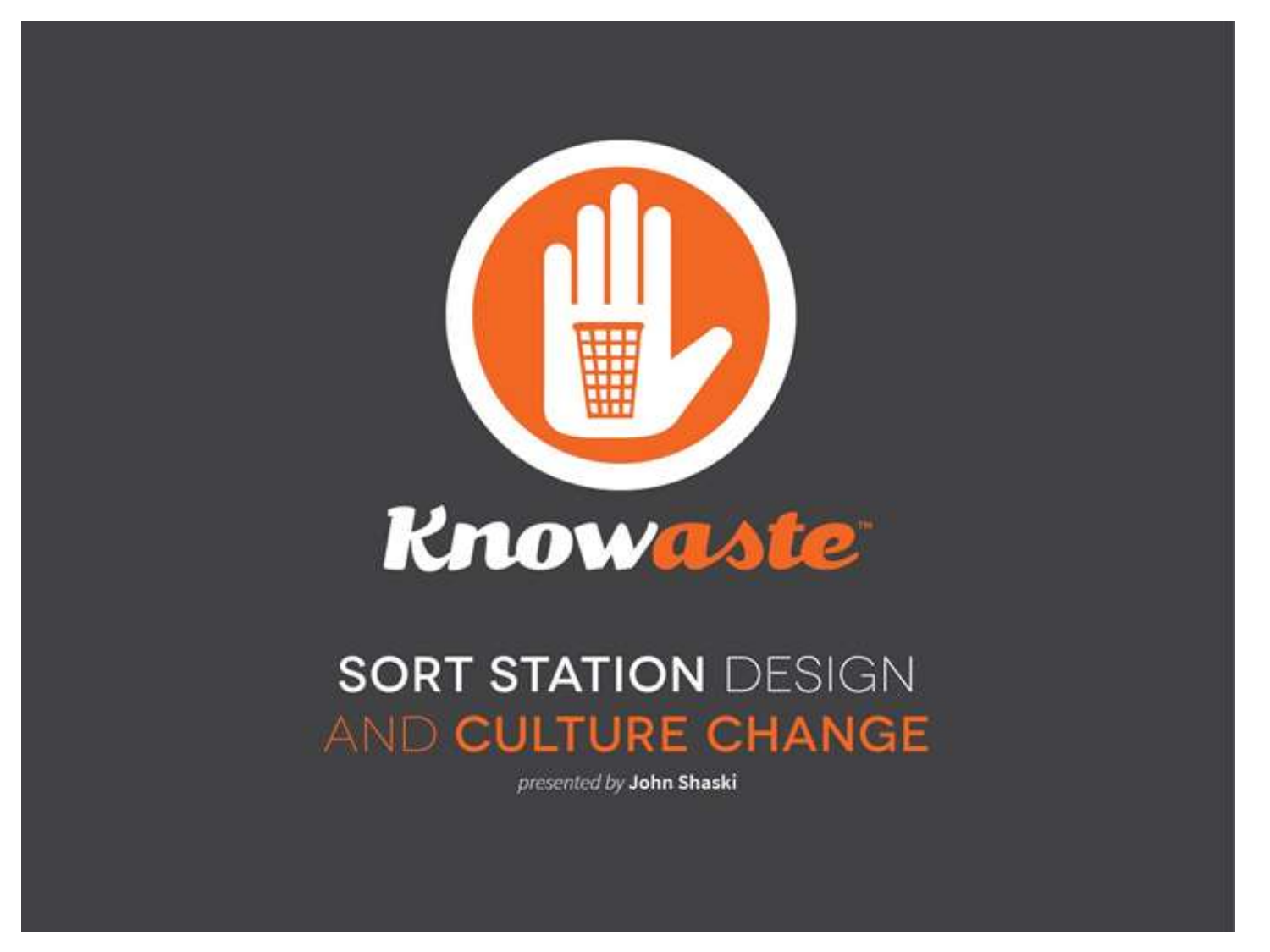"The public is more familiar with bad design than good design.

It is, in effect, conditioned to prefer bad design, because that is what it lives with.

The new becomes threatening, the old reassuring."

- Paul Rand

# **WASTE = BAD DESIGN**

# **GOOD DESIGN = ZERO WASTE**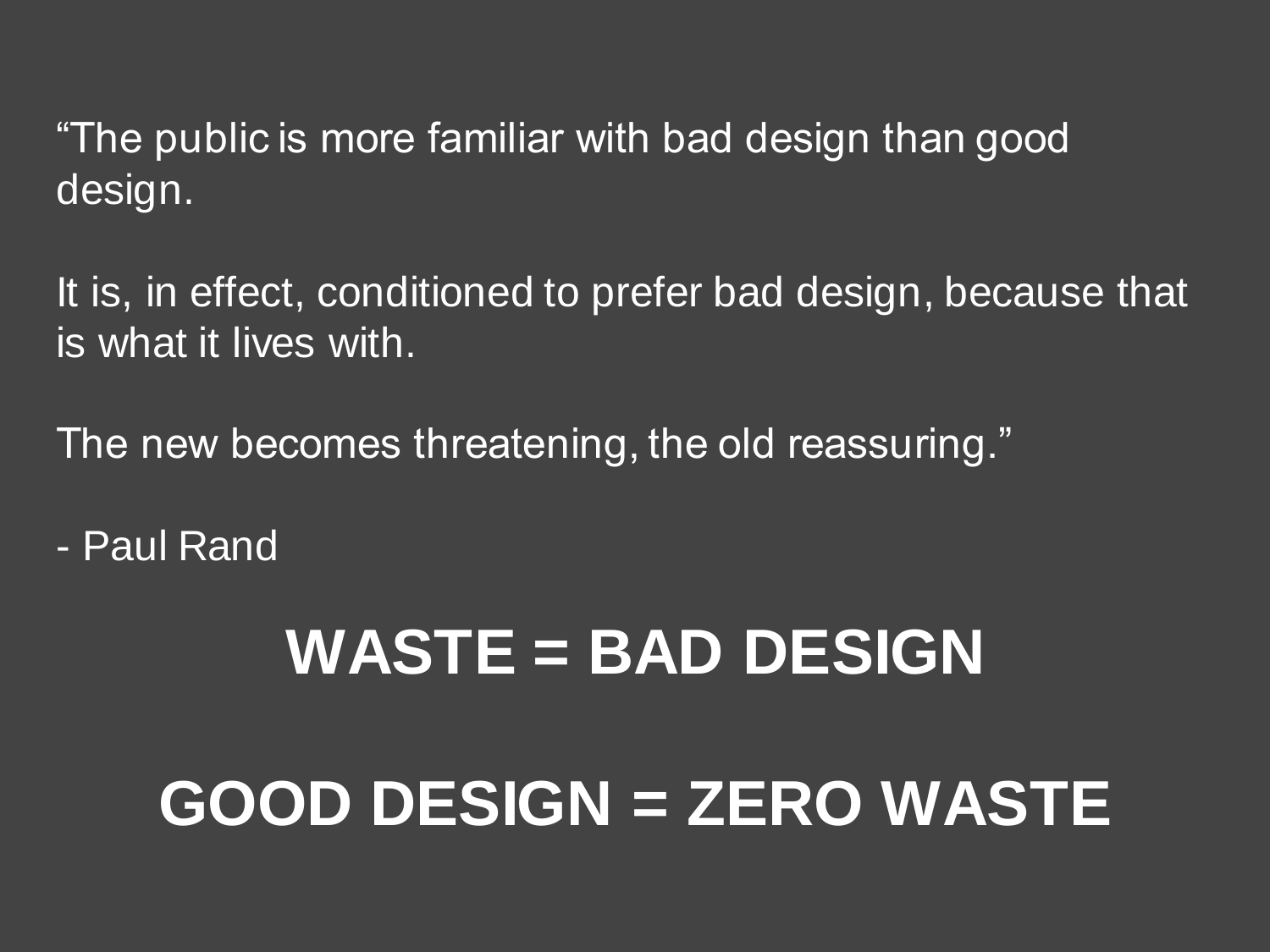

**What's the taxpayer's ROI?**

**Linear vs. Circular = Bad Design**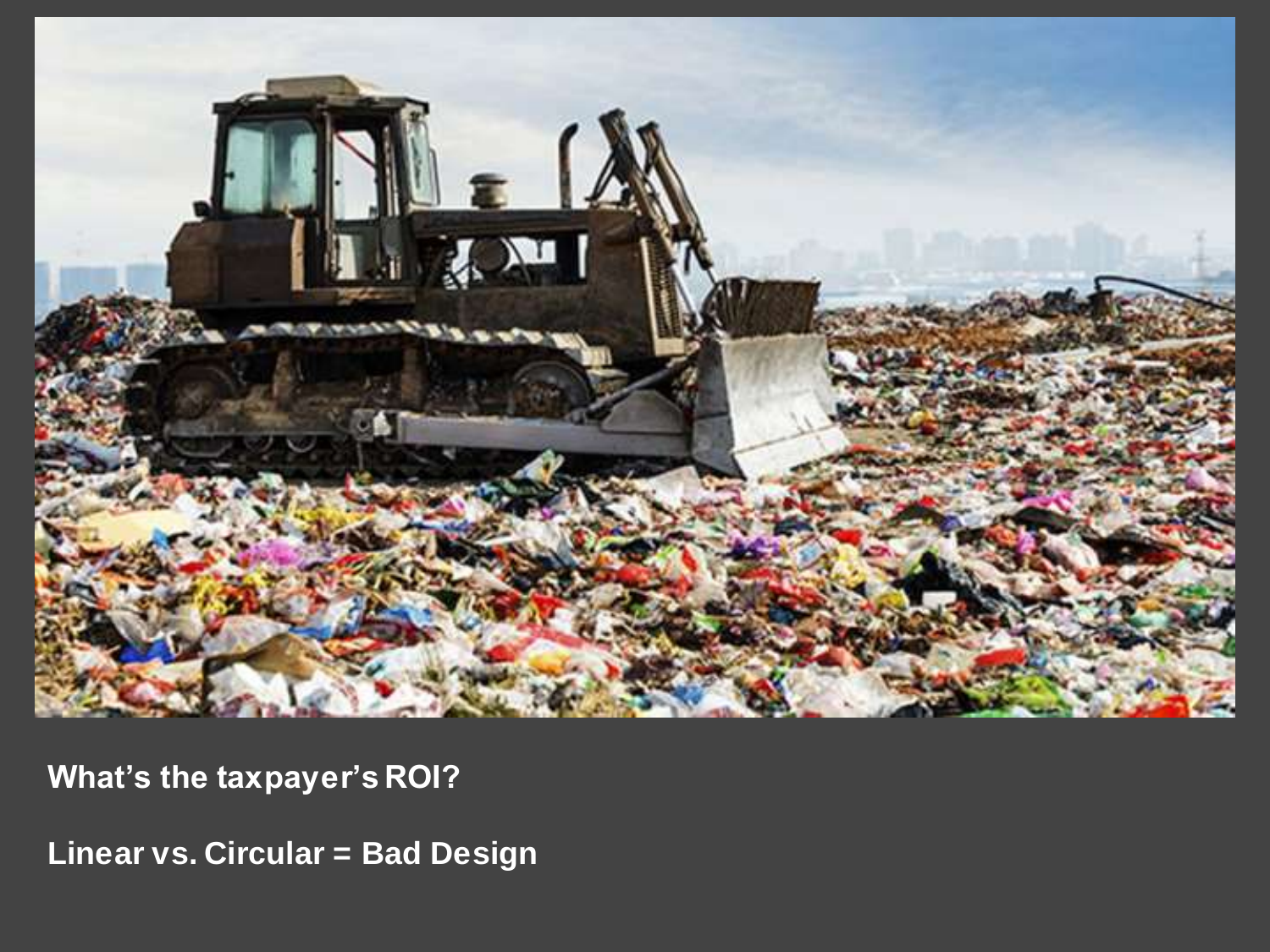

**Limiting our choice of options down to one?**

**Bad design.**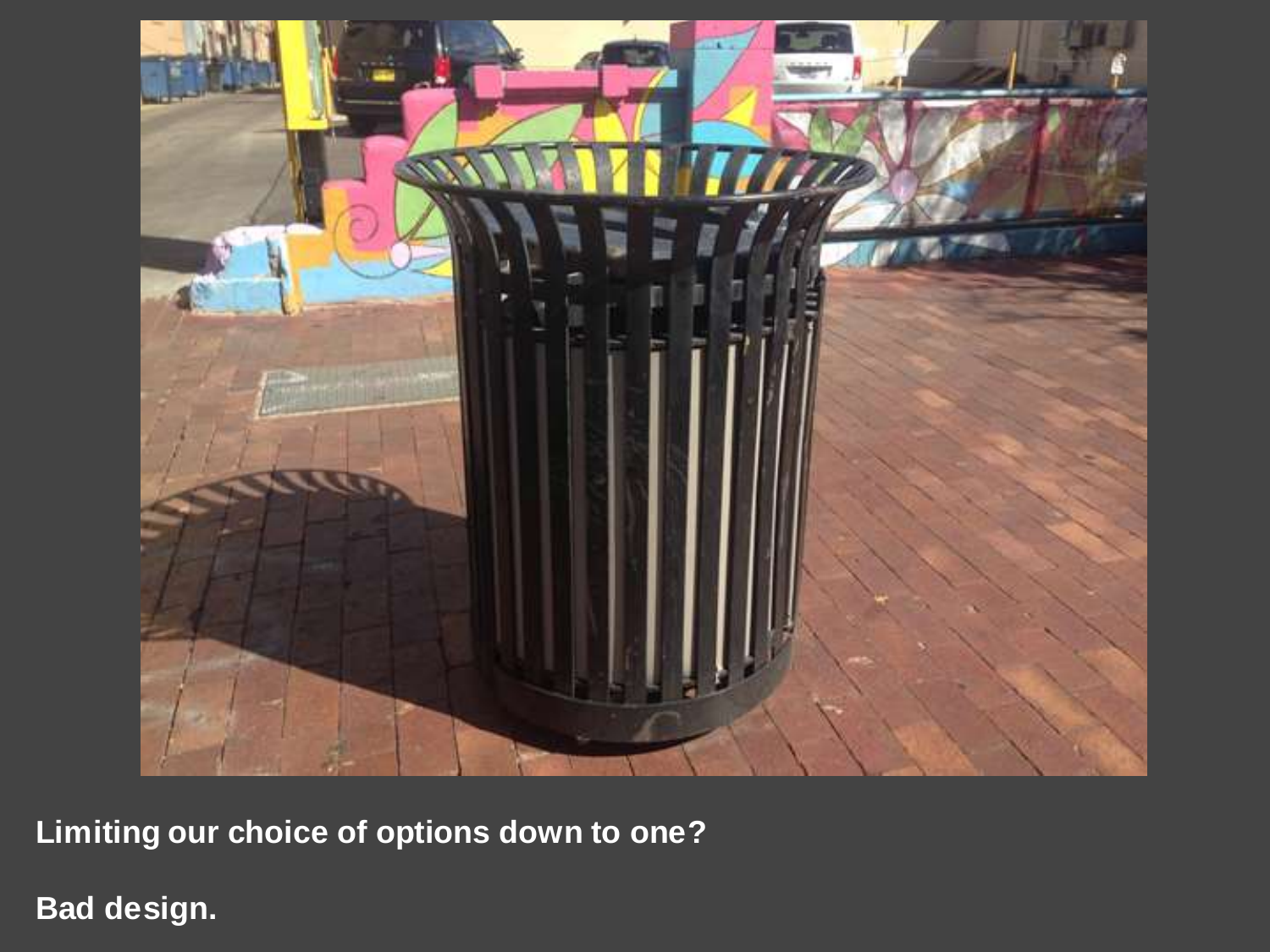

**Circular but, cynical.**

**Bad Design.**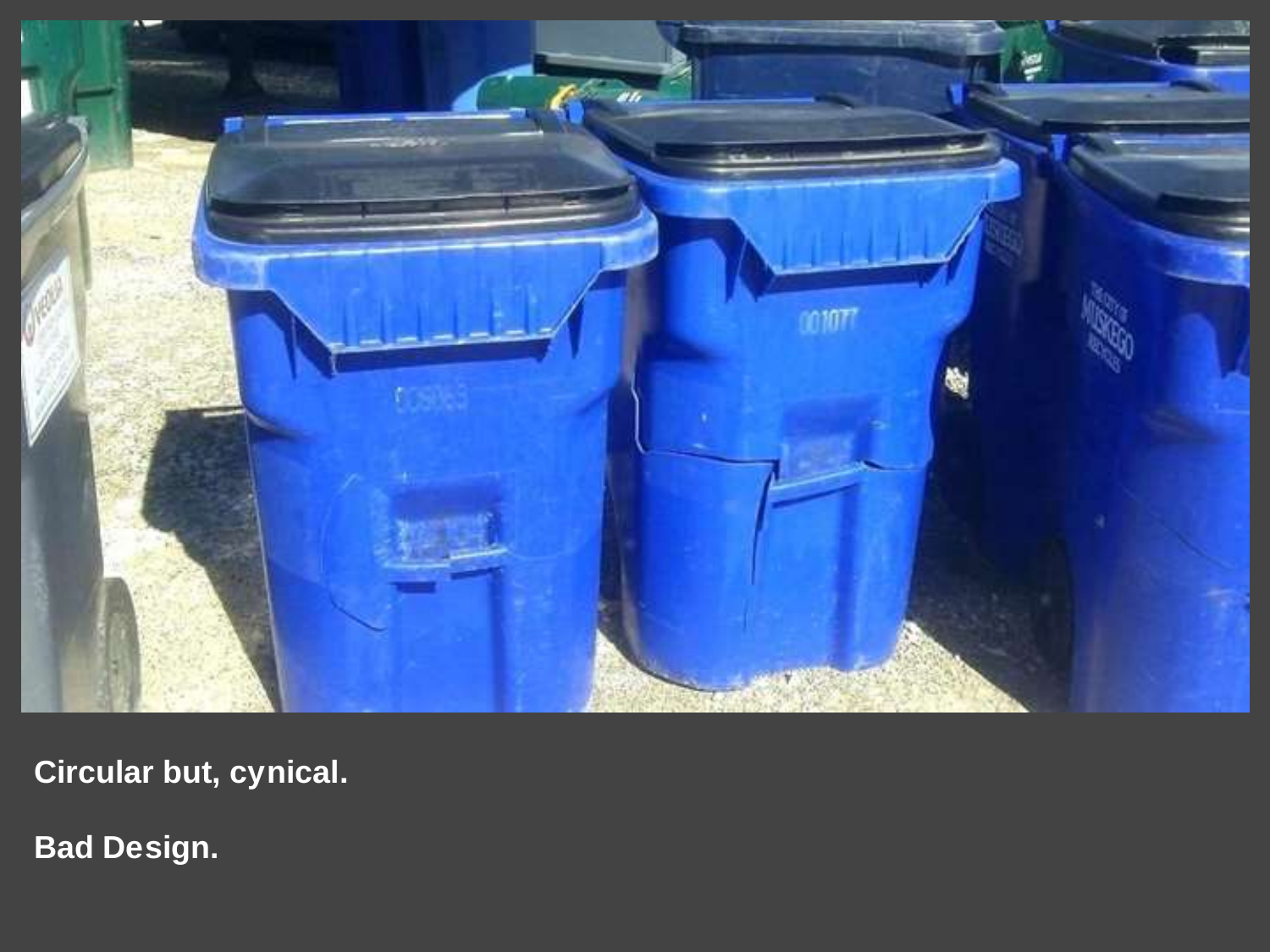

**Creating products because they are cost effective without proper consideration for their end use?**

**Bad design.**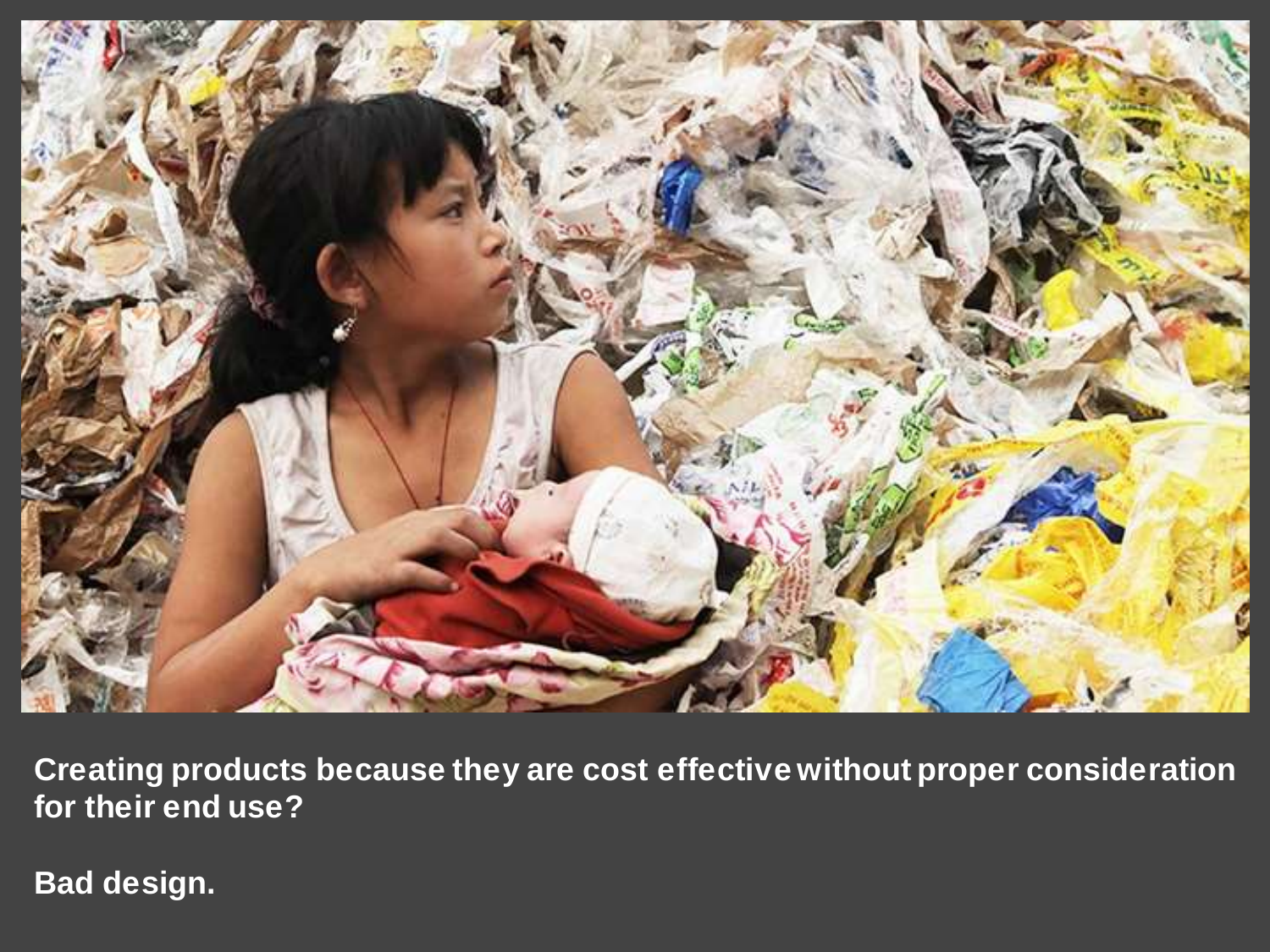# **<sup>A</sup>SYSTEMS DESIGN SOLUTION IN 4 PARTS:**

- **The Resource Recovery Station**
- **The Resource Recovery Ranger**
- **Audience Participation**
- **A Committed Client**

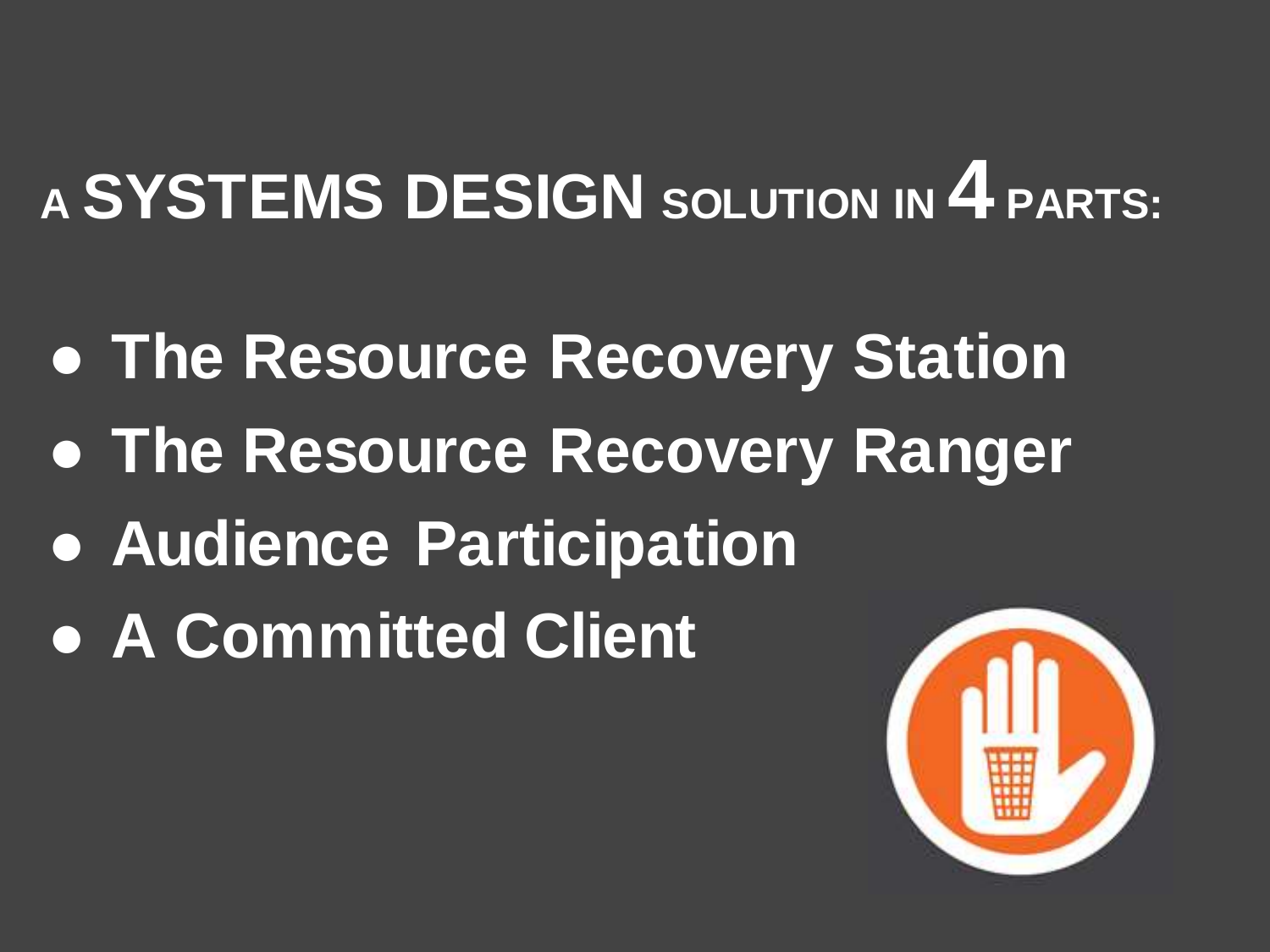

#### **PART ONE: The Resource Recovery Station:**

- **Start with the organics**
- **Eliminate the Black Hole**
- **Speak on multiple levels**
- **Eliminate the gaps**
- **Put it on wheels**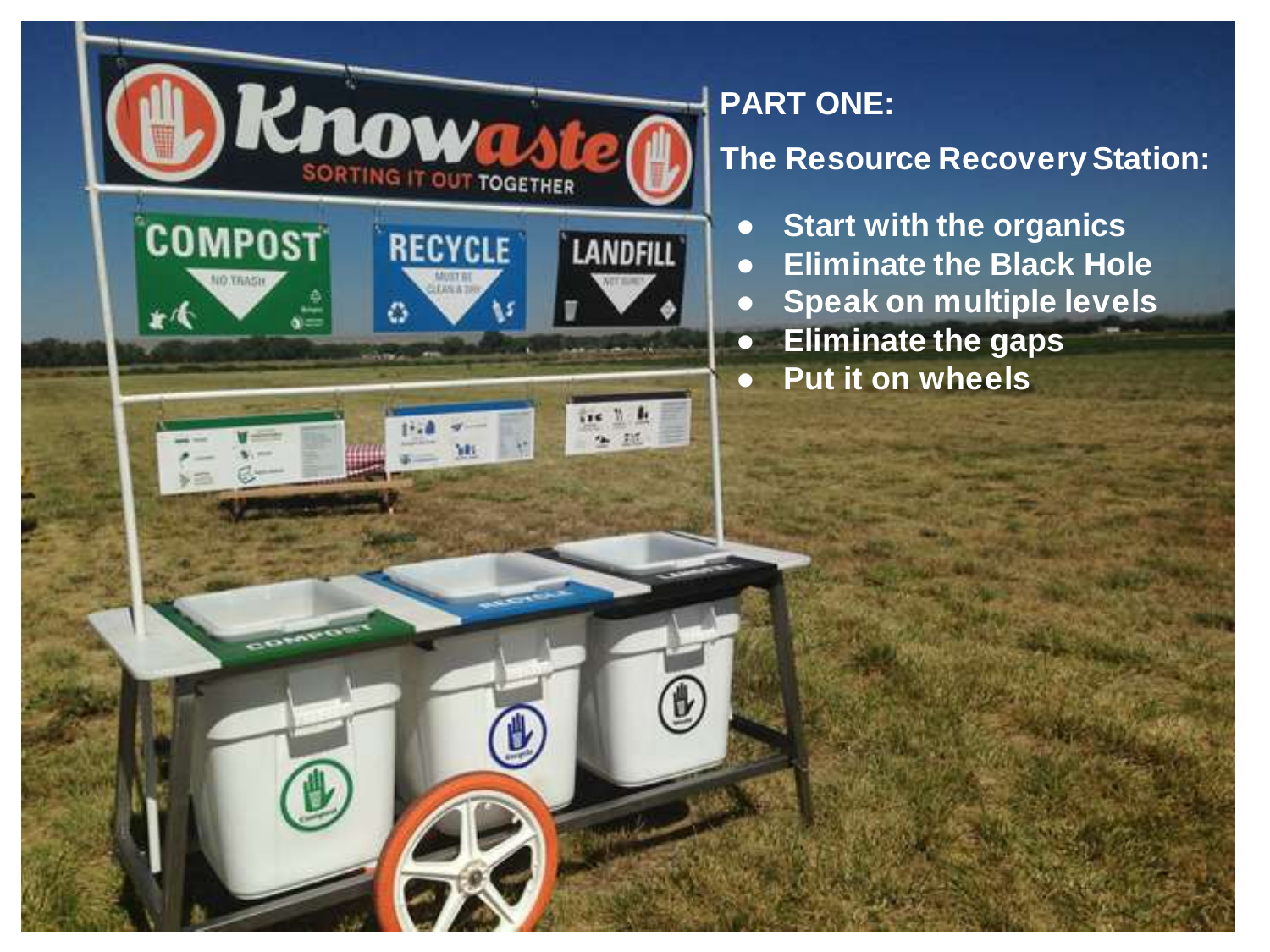# **1st thing we noticed:**

- **It drew a crowd**
- **Others were afraid of it**
- **And some were pissed…**

# **The takeaway?**



- **People's response was emotional**
- **We had stumbled upon something unique and powerful, even if we had no idea what it was**

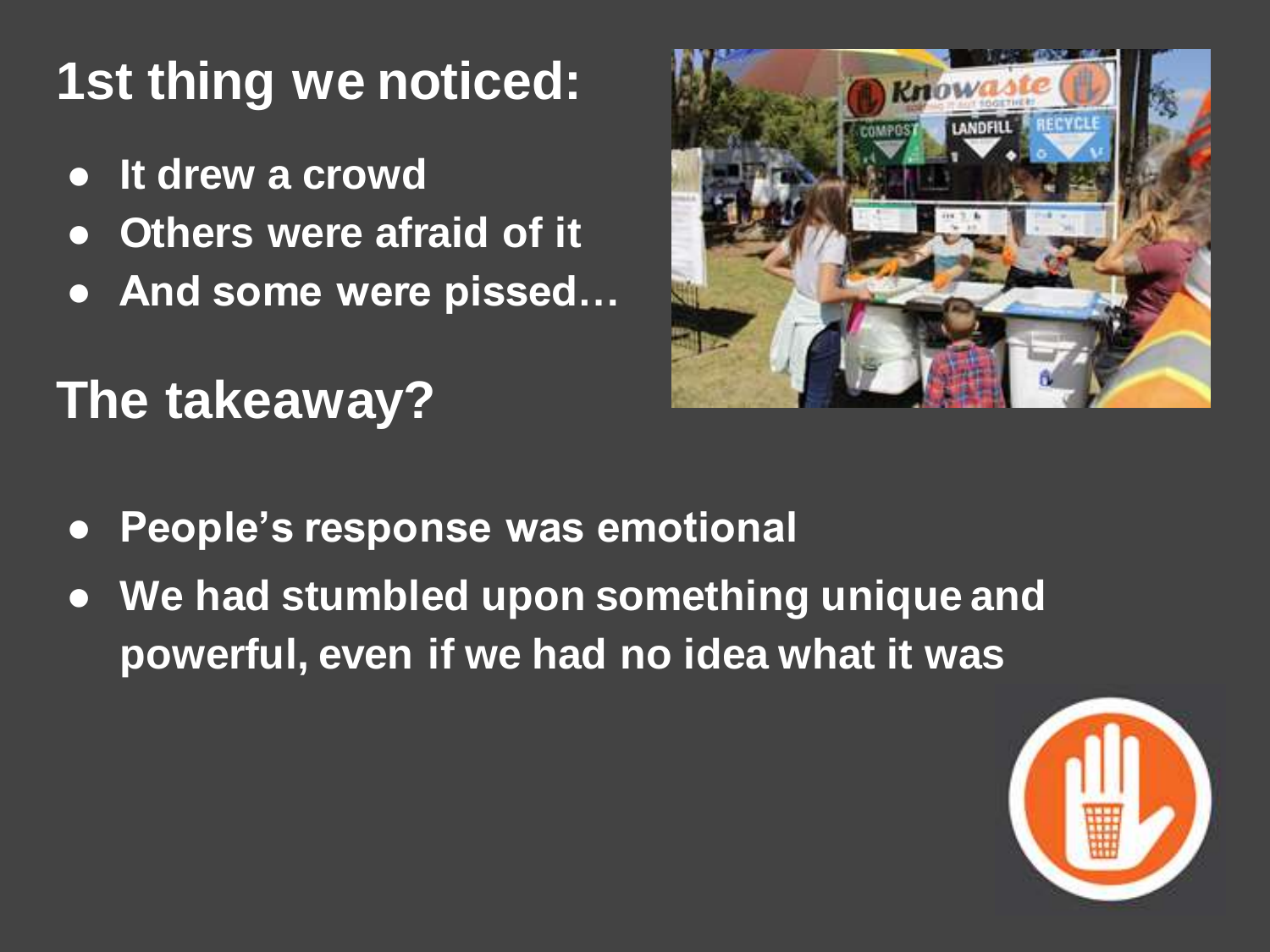## **The 2nd thing we noticed:**

● **If we weren't present, our bins were still contaminated!**



### **The takeaway?**

- **Must have a multi-tiered design**
- **Peer pressure is REAL**
- **A peer can effectively and consistently meet the person where they're at**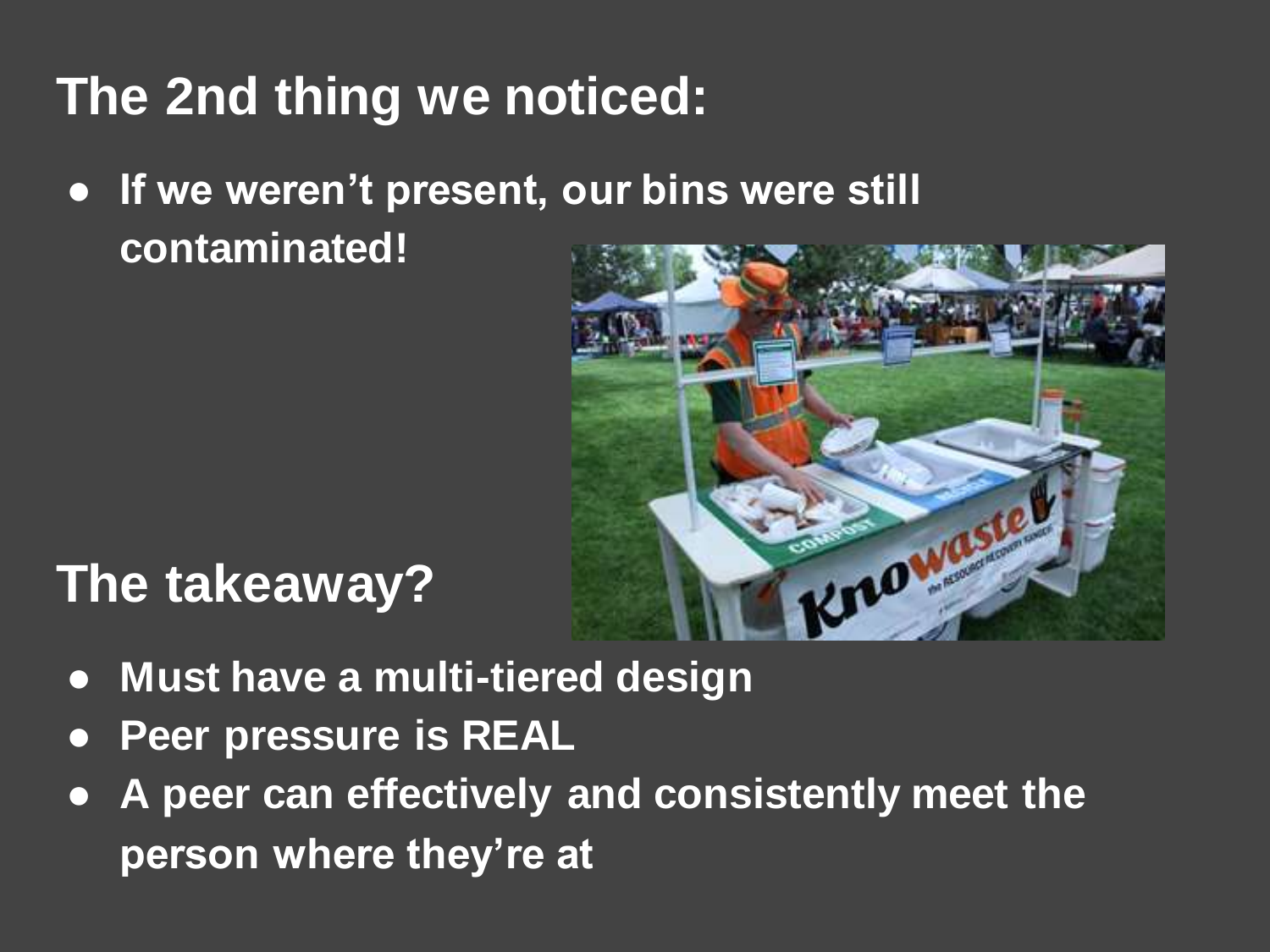#### Maslow's Hierarchy of Needs

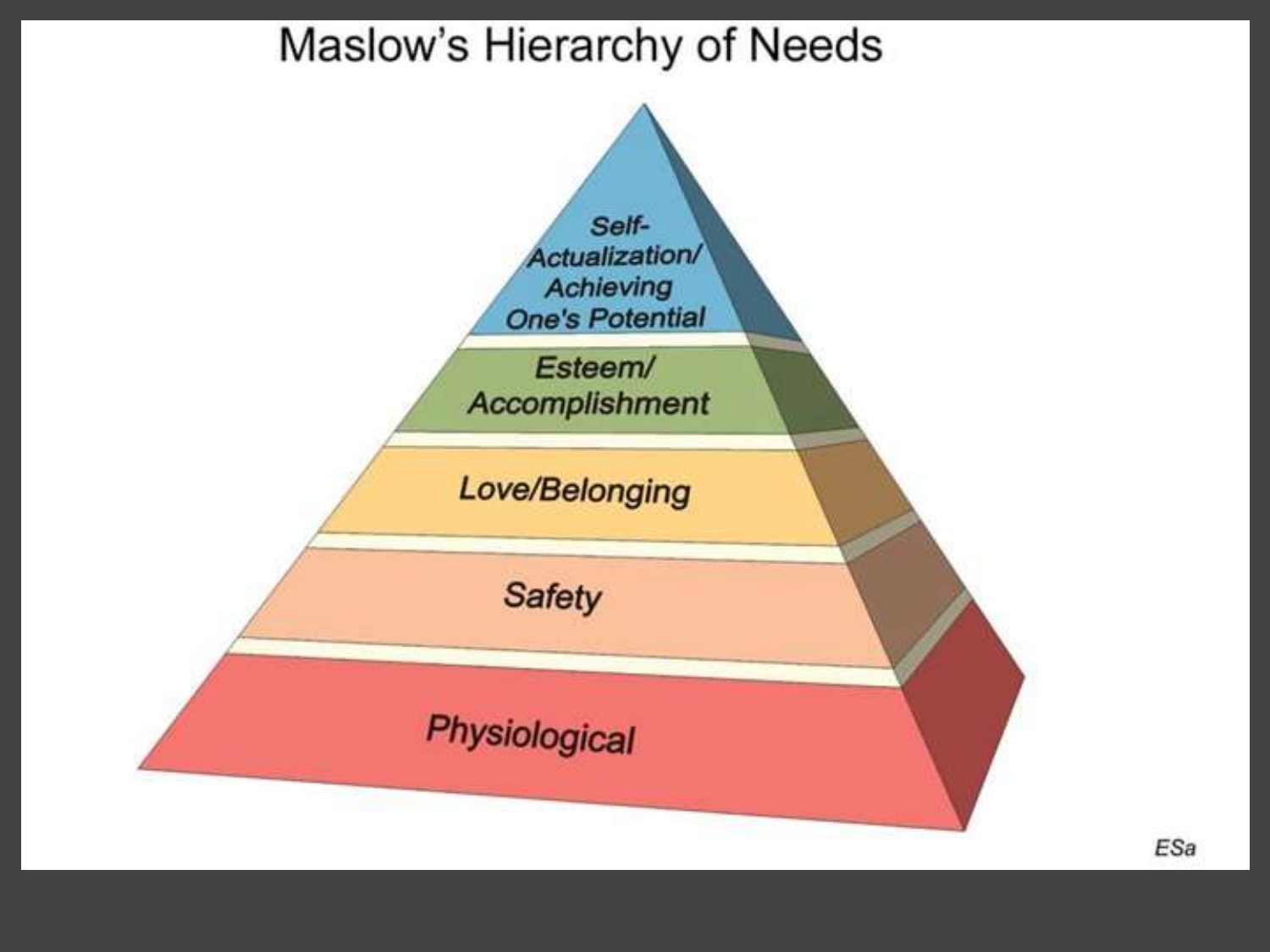





## **PART TWO: A Benevolent Authority.**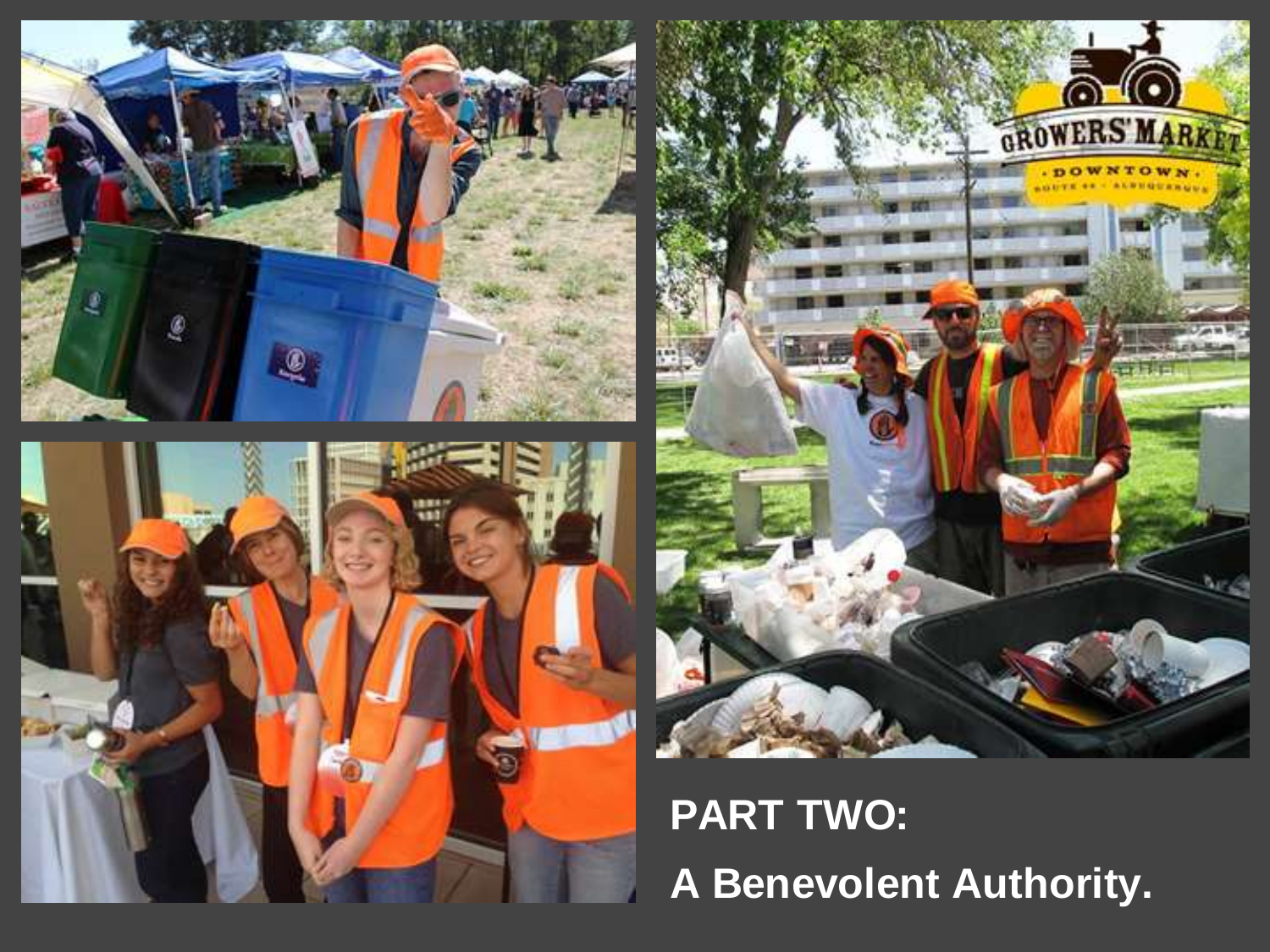





#### **PART THREE: Participation matters.**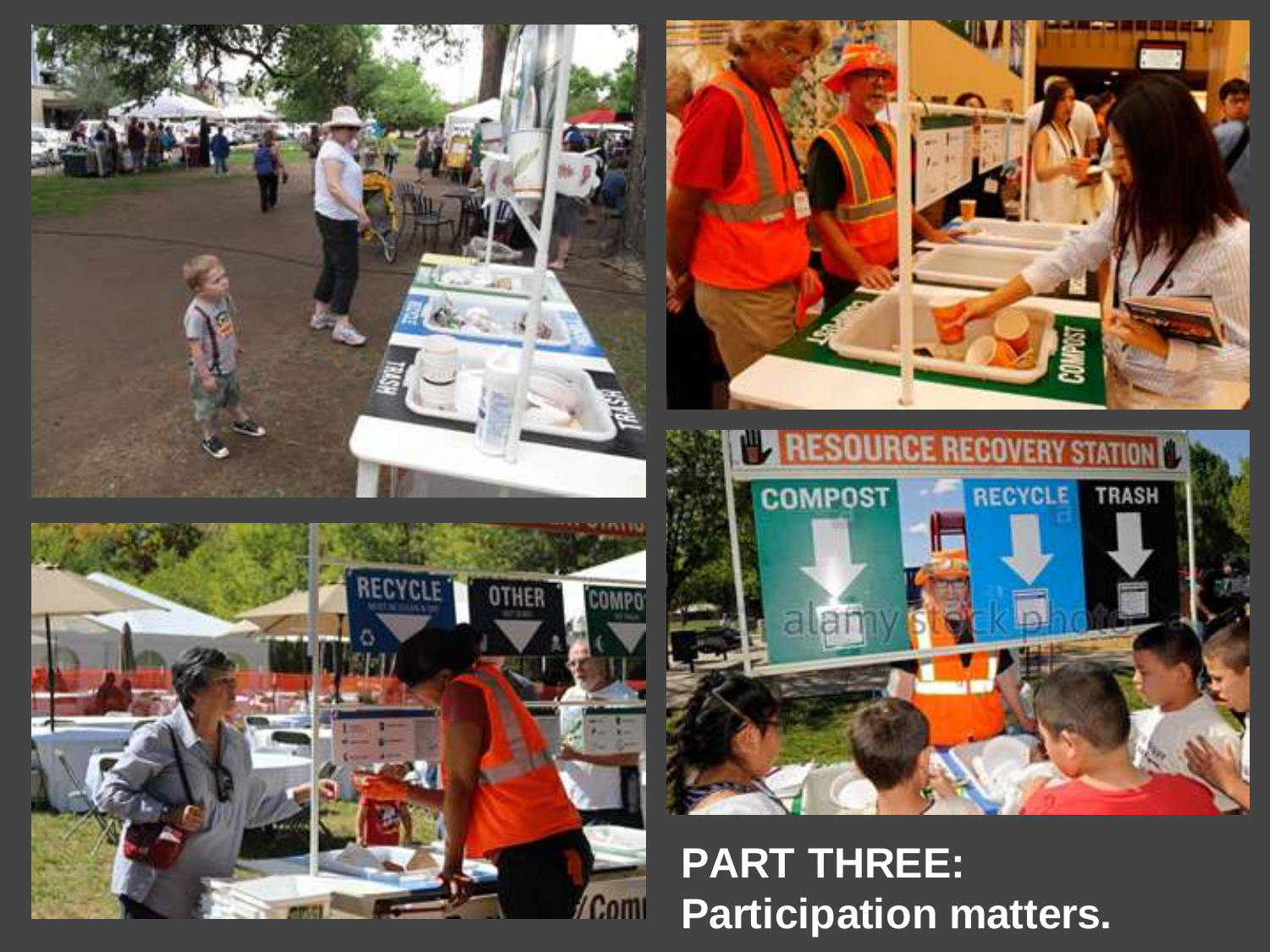

**The potential for significant and lasting change is real:**

- **16% are ready the day we show up**
- **34% are all ears**
- **The next 1% tips the balance**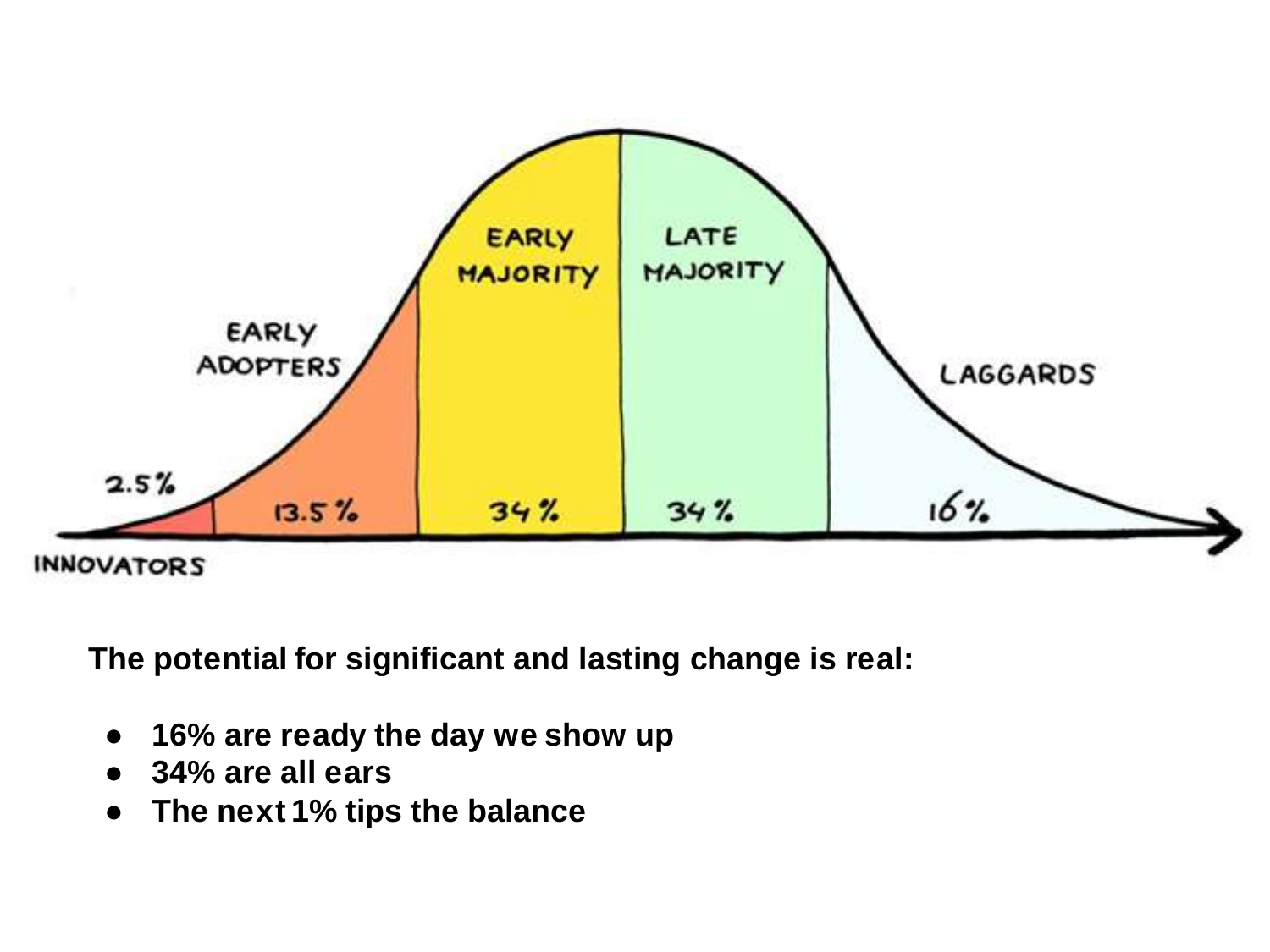#### **PART FOUR: A committed client.**

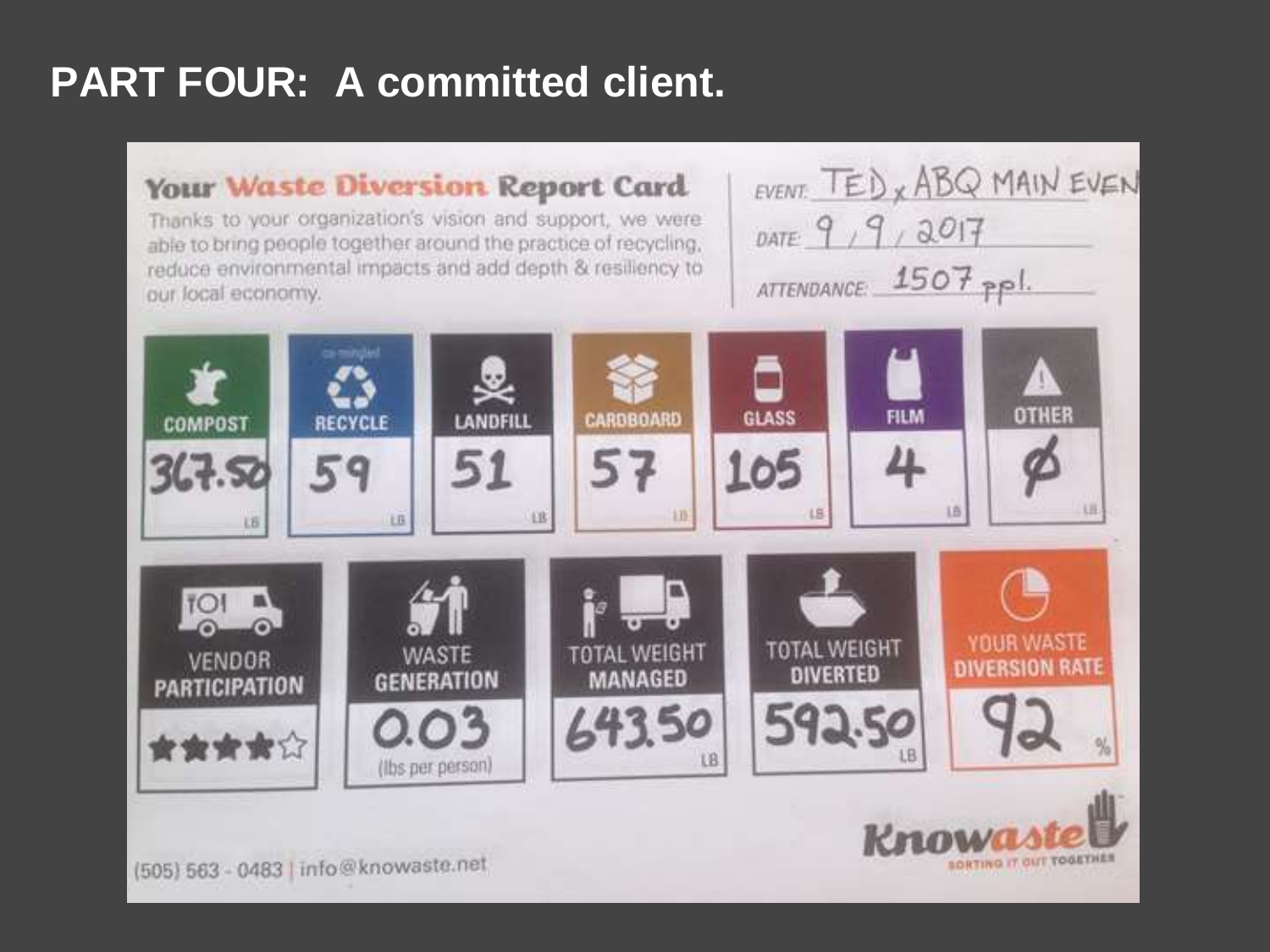

#### Food Waste Management

#### Completing the Local Food Cycle

Solutions' Food Warre Management division provides economical and efficient organic waste collection services for food service and processing. busines in central him Mexico. We lake the food that would ardinarily go to the tandfit and produce metherie - a potent greenboose gas - and turn it into compost for our local farmers and gardeners. If I is simple, yet powerful. Marg that we can take topidtwr to make our world a better place.

Check our our law schedule and sorvice tiain.



**Dylan de Thomas's 4 challenges:**

**Work with your neighbors** 

**Mayor Keller's goals:**

● **Include the compost**

# **REUNITY RESOURCE** Zero Waste Solutions for Santa Fe

**Welcome** 

**Our Story** 

**Community Farm** 

#### **How Reunity Creates Compost**

**Reunity Resources'** composting facility operates on a unique Aerated Static Pile system. This means that rather than running large machinery to turn the piles for aeration (which results in tremendous CO2 output



One of our Aerated Static Piles.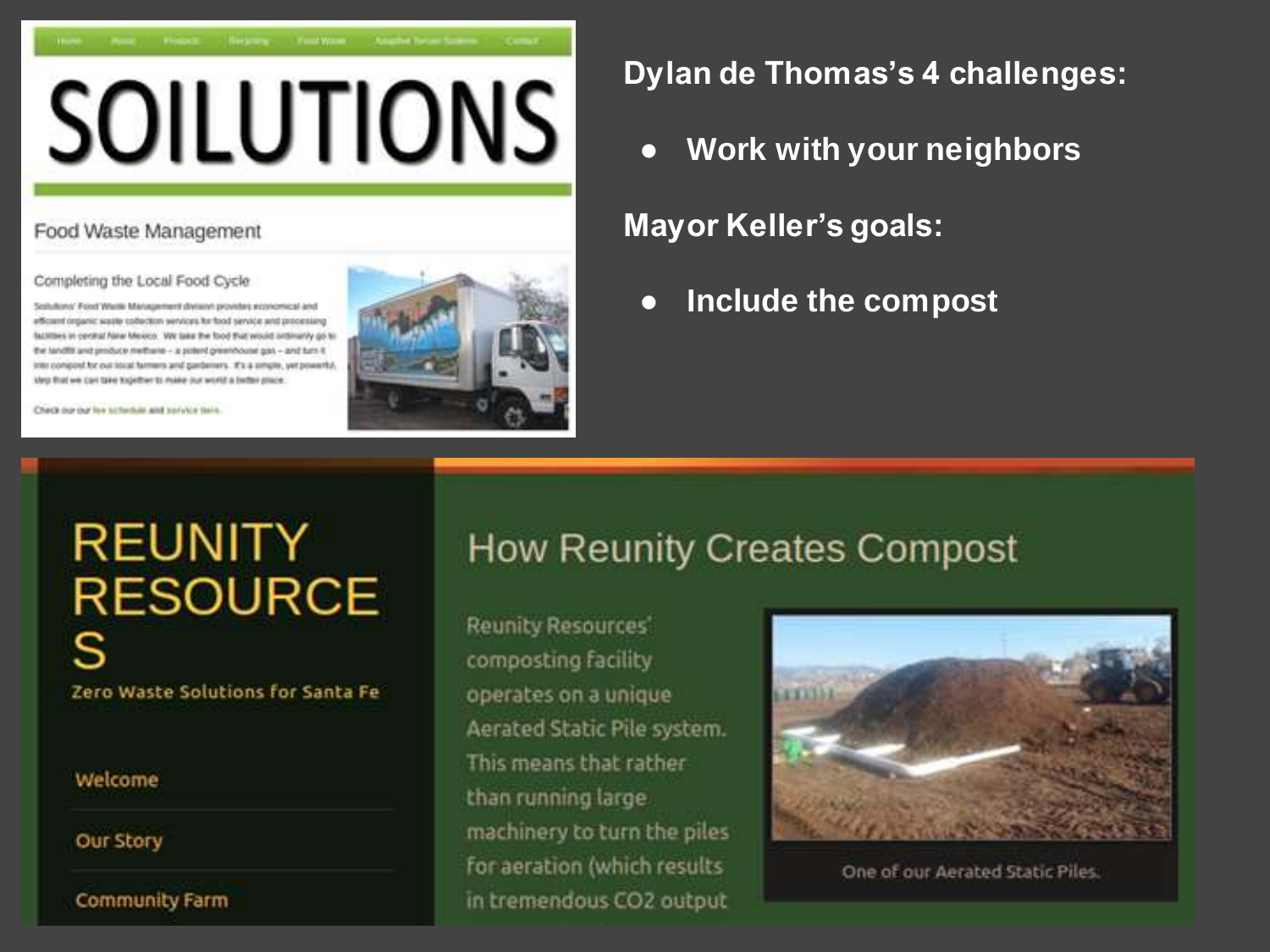## **GOOD DESIGN = ZERO WASTE:**

- **Smarter sorting equipment**
- **Put some trained professionals on your Green Team**
- **Meet your audience where they're at**
- **Committed clients dramatically increase results**



**'As recyclers, we know. The long term benefits outweigh the short term costs.'**

**Matthew Whelan**